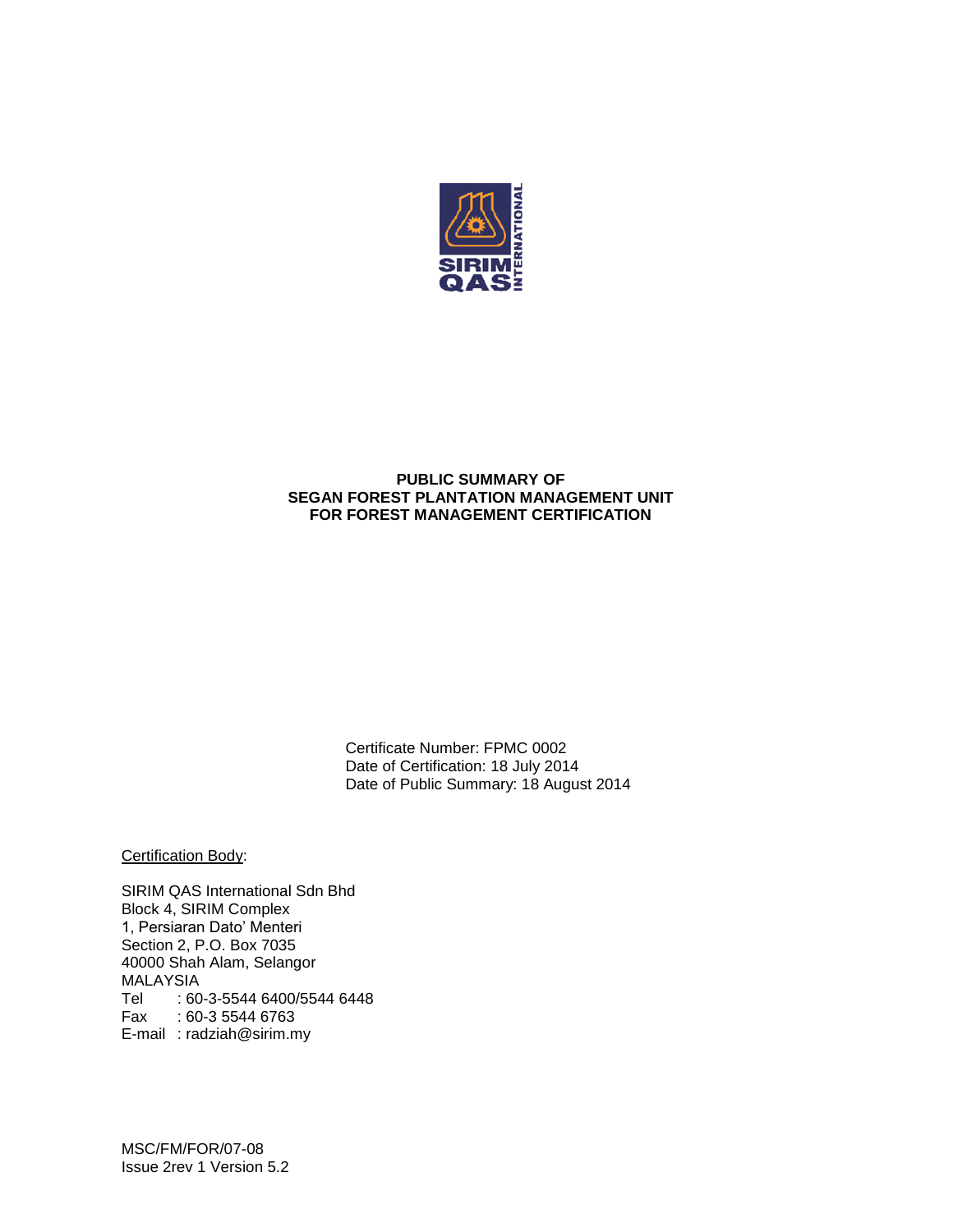## **1. INTRODUCTION**

SIRIM QAS International Sdn Bhd (SIRIM QAS International) is the largest and oldest certification, inspection and testing body in Malaysia. The certification services provided by SIRIM QAS International conform to standards and other accreditation requirements established at the national and international levels.

SIRIM QAS International has been providing auditing services for forest management certification since 2001 through its involvement as a registered certification body under the Malaysian Timber Certification Scheme (MTCS) operated by the Malaysian Timber Certification Council (MTCC).

This Stage 2 audit on the Segan Forest Plantation Management Unit (hereafter referred as the Segan FPMU) was conducted to assess the overall management system and practices of the Segan FPMU against the requirements of the standard for certification of forest plantation, the Malaysian Criteria and Indicators for Forest Management Certification (Forest Plantations) [*MC&I* (Forest Plantations). The scope of this Stage 2 audit was limited to the forest management system and practices of the plantation forest within the Segan FPMU.

This Stage 2 audit on the Segan FPMU was conducted on 3-7 December 2013 by a 3-member team comprising Dr. Yap Son Kheong (Botanist and as Audit Team Leader), Professor Datuk Abdul Rashid Abdullah (Sociologist) and Khairul Najwan Ahmad Jahari (Forester).

Based on the findings of this Stage 2 audit, it was found that the Segan FPMU had generally complied with the requirements of the *MC&I* (Forest Plantations). However, there were lapses in the management system and practices which had resulted in the issuance of one (1) major and four (4) minor NCRs and four (4) Opportunity for Improvements (OFIs).

This public certification summary contains general information on the Segan FPMU, the audit processes involved, the findings of the audit, non-conformity reports (NCRs) raised as well as the decision on the certification of the FPMU under the MTCS by the Certification Panel of SIRIM QAS International.

### **2. GENERAL SUMMARY**

### **2.1 Name, Address and Contact Information of the Certified PFMU**

Segan FPMU [Licenced Planted Forest (LPF)/0014) Samling Timber Sdn Bhd Wisma Samling Lot 296 Jalan Temenggong Datuk Oyong Lawai Jau P, O, Box 368 98007 Miri, Sarawak MALAYSIA Tel : +60(85)413 099 Fax : +60(85)429 073 Contact Person : Mr. David Marsden (Chief Forester) E-mail : marsdend@samling.com.my

### **2.2 General Background on the Segan PFMU**

The Segan FPMU is managed by Samling Manufacturing Plantation Bhd, the downstream processing arm of Samling Timber Sdn Bhd.

The Segan FPMU area was originally the flood plains of the Batang Kemena River with peat in the northern block and a flat and low-lying topography. The northern block was originally covered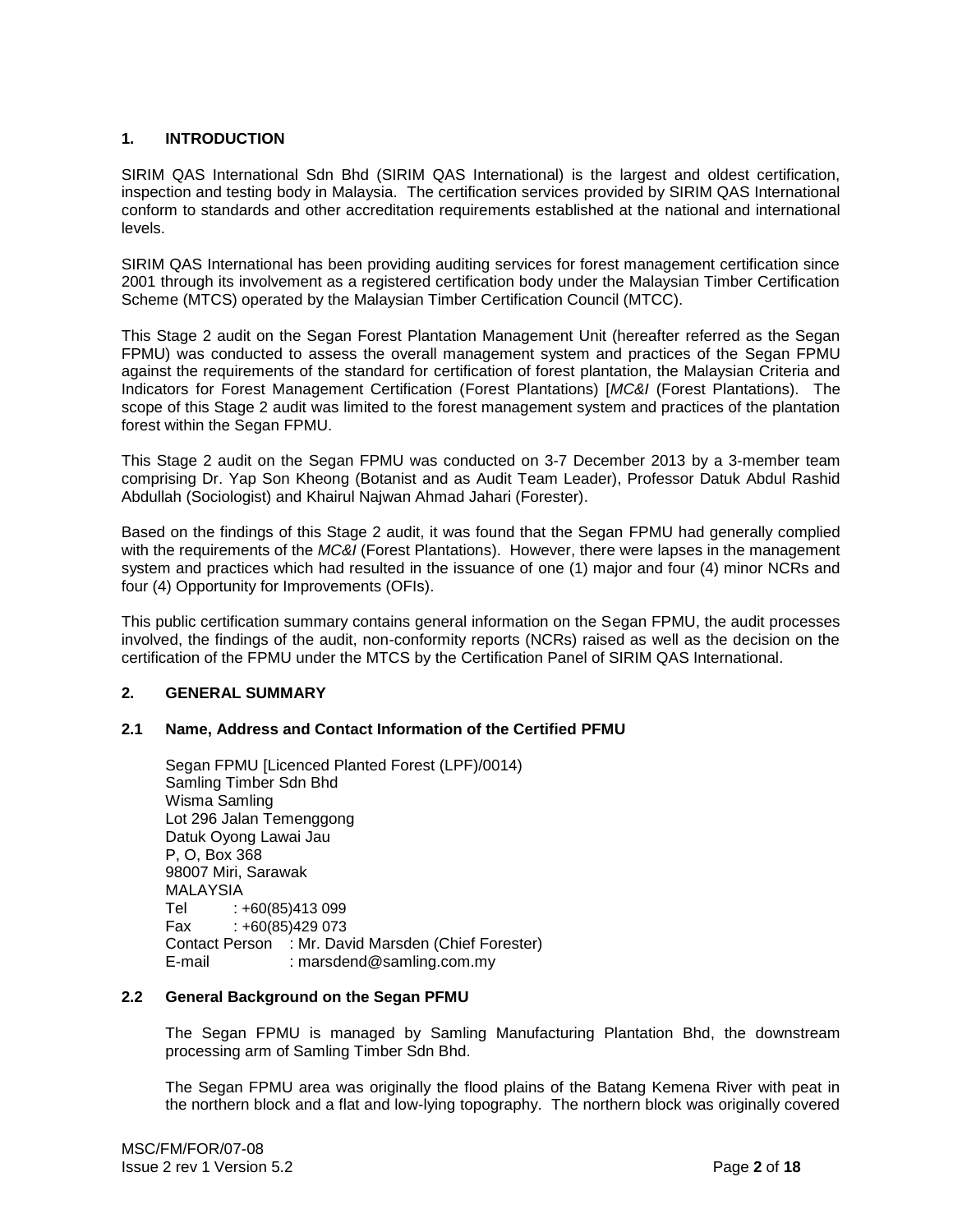by *Nipah* swamp and peat swamp forests. The western and eastern blocks consisted of low lying hills with elevation of 15 meter (m) to 184 m above the sea level. The eastern and western blocks originally consisted of mixed *Dipterocarp* forest. Owing to past repeated heavy logging activities conducted in the area, most of the original vegetation had been depleted. Only scattered trees of the *Dipterocarpaceae* family were still visible in the eastern and western blocks along the protected buffer belts.

The Segan FPMU comprises 3 blocks covering an area of 10,800 ha located southeast of the town of Bintulu. The northern block stretches from the Segan River in the west to the Ninai River in the east with the southern bank of the Batang Kenena River forming the northern boundary. This block has an area of 3,400 hectares (ha).

The eastern block of the Segan FPMU covers an area of 5,450 ha and share a common boundary with the Alabumi Oil Palm Plantation and Sarawak Planted Forest. The western block is the smallest with an area of 1,950 ha which is also surrounded by the Alabumi Palm Oil Plantation to the east and Sarawak Planted Forest in the other three directions. A map of the Segan FPMU is as in **Attachment 1**.

## **2.3 Date First Certified**

18 July 2014.

## **2.4 Location of the Certified PFMU (Latitude and Longitude)**

2º 58' N to 3º 12'N and 112º 58' E to 113º 12'E

## **2.5 Forest and Management System**

The Segan FPMU was one of the earliest Industrial Tree Plantations (ITP) established in Sarawak with the first planting carried out in 1999/2000. The forest management objective was originally for the production of pulpwood. This was changed to the production of logs for supply to the downstream processing mills of the parent company. The primary aim was for solid wood use, i.e. peeler logs and saw logs with logs unsuited for these purposes being chipped (for in-house fibre board manufacture). To achieve this primary objective, the following supplementary objectives were set:

- maintain the ecological productivity of the ITP thereby assist to maintain the value of the forest services;
- ensure a sustainable level of log production;
- conduct forestry operations in a manner that do not impact negatively on the well-being of those people living within and nearby the FPMU;
- safeguard the environment of the FPMU thereby assist to maintain the value of the forest services; and
- minimise harvest wastes.

In addition to planting trees, the Segan FPMU had also considered the conservation of residual forested sites. Special Management Zones (SMZ) had been established to protect the residual forest, which have a protective function that contributes to the conservation and enhancement of the FPMU's bio-diversity. To-date, the area under SMZs represents 20% of the total forested area of the Segan FPMU. The breakdown of the land use of the Segan FPMU is as shown in the table below:

| Land Use within the Segan FPMU (ha) |  |  |  |  |  |
|-------------------------------------|--|--|--|--|--|
|-------------------------------------|--|--|--|--|--|

| Gross | Totally   | Shifting   | Net LPF | Planted | Plantable | <b>Balance</b> | Others |
|-------|-----------|------------|---------|---------|-----------|----------------|--------|
| Area  | Protected | Agricul-   | Area    | area    | Area      | Potential      |        |
|       | Area      | ture/NC    |         |         |           | Plantable      |        |
|       |           | R.<br>Land |         |         |           | Area           |        |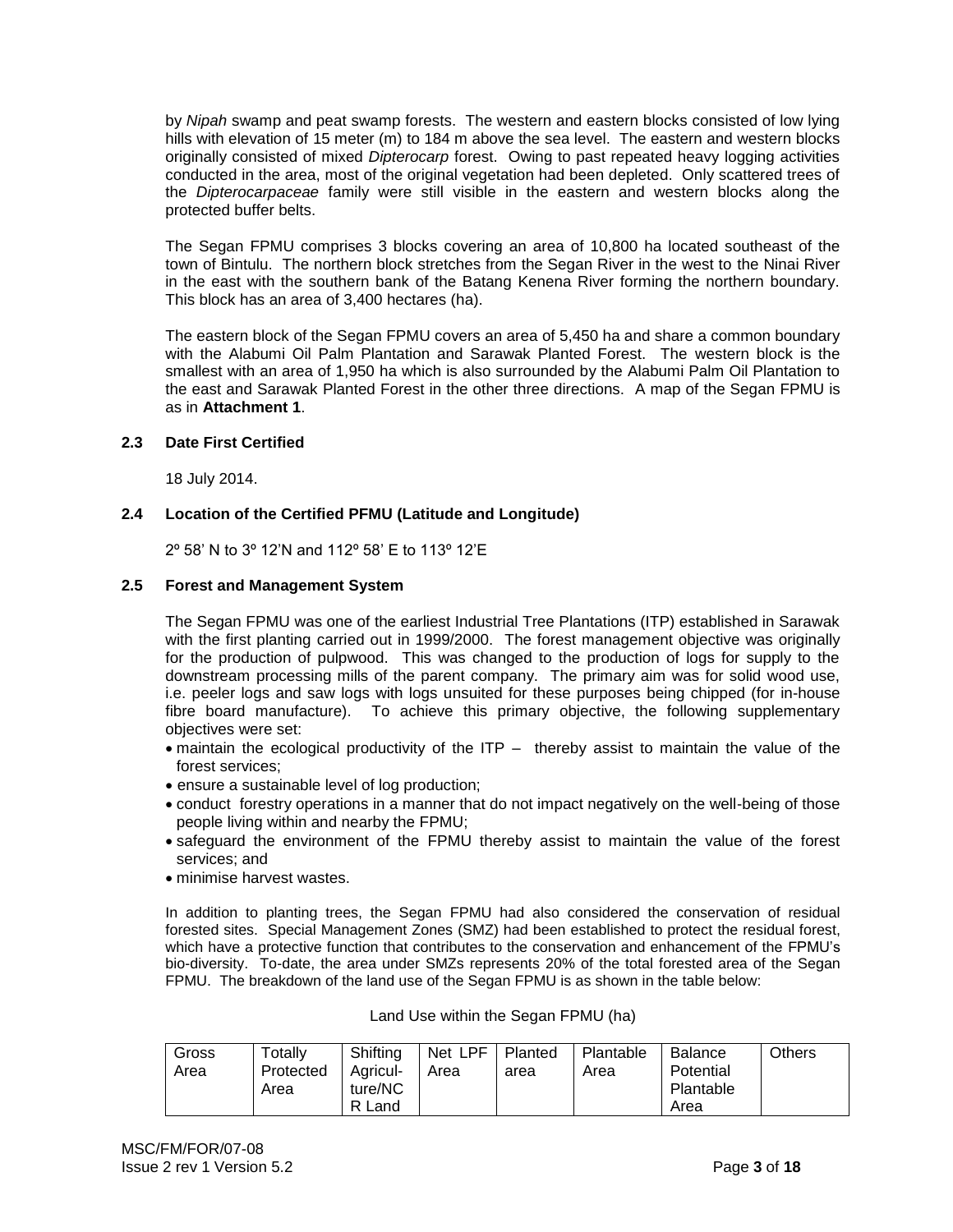| 10,909 | ----<br>، ، ن | 2,797 | につに<br>ບ.ບວບ | 5,092 | ,009 | 105 | 329 |  |
|--------|---------------|-------|--------------|-------|------|-----|-----|--|
|--------|---------------|-------|--------------|-------|------|-----|-----|--|

### 2.6 **Annual Allowable Cut/Annual Harvest under the Forest Management Plan**

The rate of harvest of forest products was set at 42,000 tonnes (metric) per year. This had not been exceeded in 2012 and 2013 based on the production record. The 2014 Harvesting Plan had projected 309.2 ha for harvesting with an expected log production volume of 41,161 tonnes. The mean annual increment (MAI) of the plantation would be based on the data from the PSPs containing 153 to 296 trees per ha with a MAI of 16  $m^3$  per ha.

### 2.7 **Environmental and Socioeconomic Contexts**

A socio-economic survey which was conducted during an Environmental Impact Assessment (EIA) study had shown there were 23 long houses (villages) within and around 3 km radius of the FPMU. These long houses were located along the main river systems.

Most of the inhabitants of the long houses are Iban except for Kampung Kuala Segan which is of Melanau/Kedayan community. Most of the long houses owned agricultural plots which they had planted with oil palm as well as pineapples as sources of income. Many of the younger villagers had left these long houses to work in the off-shore oil and gas industry in the town of Bintulu and thus not many were working with the Segan FPMU.

## **3.0 THE CERTIFICATION AUDIT PROCESS**

### **3.1 Date of Audit**

3-7 December 2013 (13 auditor days including report writing)

## **3.2 Audit Team**

Dr. Yap Son Kheong (Audit Team Leader) Professor Datuk Abdul Rashid Abdullah (Sociologist) Khairul Najwan Ahmad Jahari (Forester)

#### **Peer Reviewers**

Dr. Woon Weng Chuen Dr. Sanath Kumaran

### 3.3 **Standard Used**

Malaysian Criteria and Indicators for Forest Management Certification (Forest Plantations) [*MC&I* (Forest Plantations)] using the verifiers stipulated for Sarawak.

#### 3.4 **Stakeholder Consultations**

A one-month stakeholder consultation was conducted beginning 30 October 2013 to solicit comments and feedback from the relevant stakeholders on the Segan FPMU's forest management system and practices against the requirements of the *MC&I* (Forest Plantations). The comments by the stakeholders and responses by the audit team are shown in **Attachment 2**.

#### 3.5 **Audit Process**

The audit was conducted primarily to evaluate the level of compliance of the Segan FPMU's current documentation and field practices on forest management with the detailed of the SOPs listed in the *MC&I (Forest Plantations),* using the verifiers stipulated for Sarawak.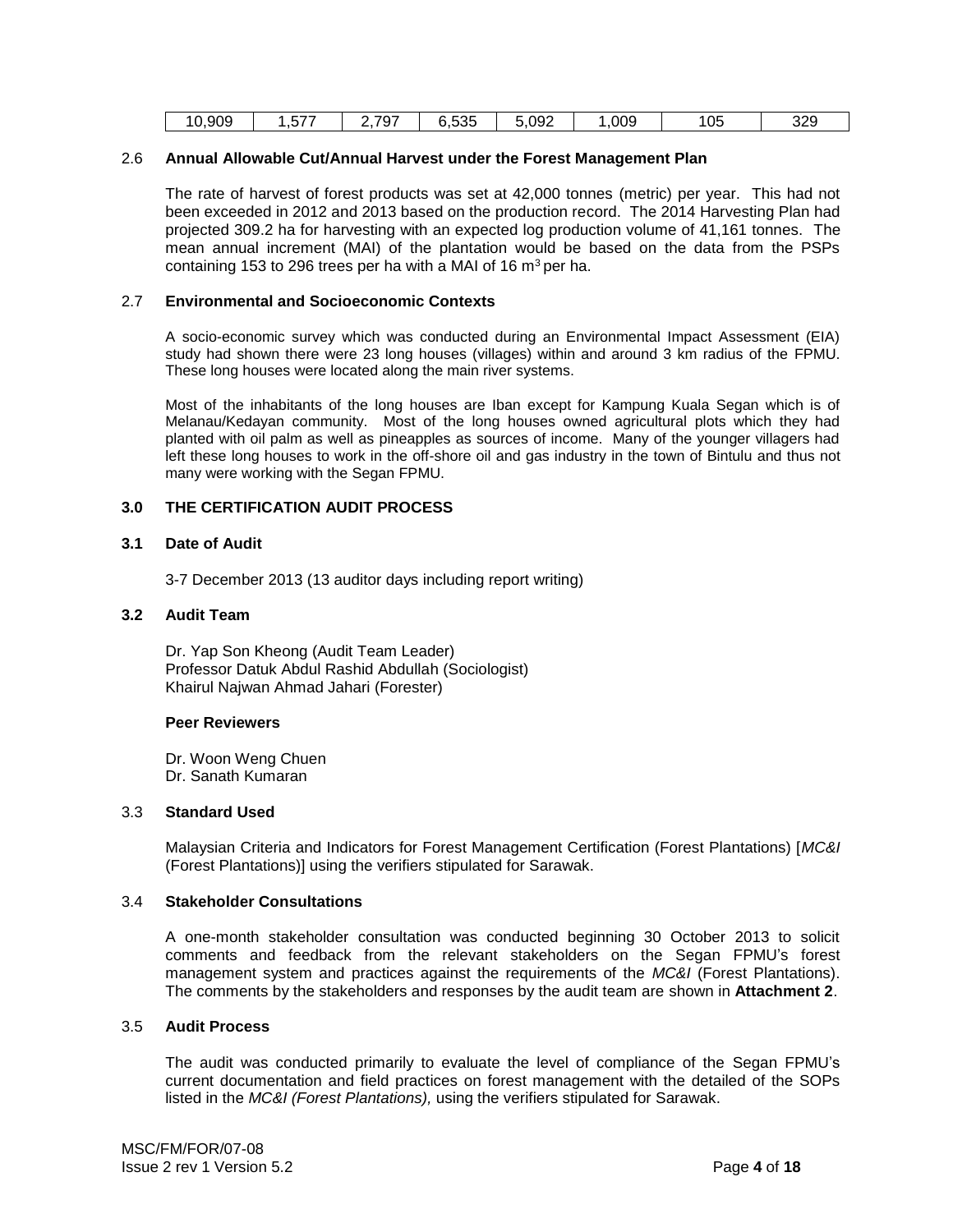For each Indicator, the auditors had conducted either a documentation review, consultation with the relevant personnel of the Segan FPMU or stakeholders or field audit or a combination of these methods. Depending on the level of compliance with the verifiers for a particular indicator, the auditors then determined the degree of the overall compliance in the indicator and decided whether or not to issue a major or minor NCR or an OFI. An NCR raised during an audit is categorized as either major or minor as follows:

(i) A major NCR is a non-compliance deemed by the auditor to be critical and is likely to result in an immediate hazard to the quality or standard of forest management system and practices in the FPMU.

The FPMU is requested to notify SIRIM QAS International of the proposed corrective actions taken within two weeks from the last date of the audit. The evidences as corrective actions shall be verified by the Audit Team Leader or a member of the audit team within one month from the last date of audit.

(ii) A minor NCR is a single observed lapse in compliance by the FPMU to the *MC&I* (Forest Plantations).

The FPMU shall respond in writing to SIRIM QAS International within one month from the last date of audit detailing the actions to be taken to address all minor NCRs. The effectiveness of the resulting actions taken by the FPMU shall be verified at the next surveillance visit.

(iii) An OFI is a situation where the auditor has noted an area of concern on the capability of the forest management system to achieve conformance to the requirements of the *MC&I* (Forest Plantations) but without sufficient objective evidence to support a non-conformity.

The Segan FPMU shall submit a corrective action plan within three months from the last date of the audit. The closing of an OFI shall be made during the next surveillance audit.

## 4.0 **RESULT AND CONCLUSION**

4.1 The general findings of the audit on the compliance of the Segan FPMU against the principles and criteria of the *MC&I* (Forest Plantations) are as follows:

| <b>PRINCIPLE</b> | <b>STRENGTH</b>                                                                                                                                                                                                                                                                                                                                                                                         | <b>WEAKNESS</b>                                                                                                                                                                                                                                                                               |
|------------------|---------------------------------------------------------------------------------------------------------------------------------------------------------------------------------------------------------------------------------------------------------------------------------------------------------------------------------------------------------------------------------------------------------|-----------------------------------------------------------------------------------------------------------------------------------------------------------------------------------------------------------------------------------------------------------------------------------------------|
| Principle 1      | The Segan FPMU had maintained a legal<br>register of all the relevant national and local<br>laws and regulations and policies related to<br>forest plantation management. Copies of all<br>these relevant laws, policies and regulations<br>were made available in the office of Samling<br>Timber Sdn Bhd.<br>The senior forest manager had demonstrated<br>a good knowledge of the federal, state and | A summary of the policy statement<br>on the Segan FPMU's commitment<br>to forest plantation management<br>practices consistent with<br>the<br>Principles and Criteria of the MC&I<br>(Forest Plantations) was not publicly<br>made available. An NCR #1/2013<br>(minor) was therefore raised. |
|                  | local laws and regulatory framework as well<br>binding international agreements to<br>as<br>Malaysian on forest plantation management.<br>There was a written policy statement signed<br>by the COO dated 1 October 2013 on the<br>FPMU's commitment to forest plantation<br>management practices consistent with the<br>Principles and Criteria of the MC&I (Forest                                    |                                                                                                                                                                                                                                                                                               |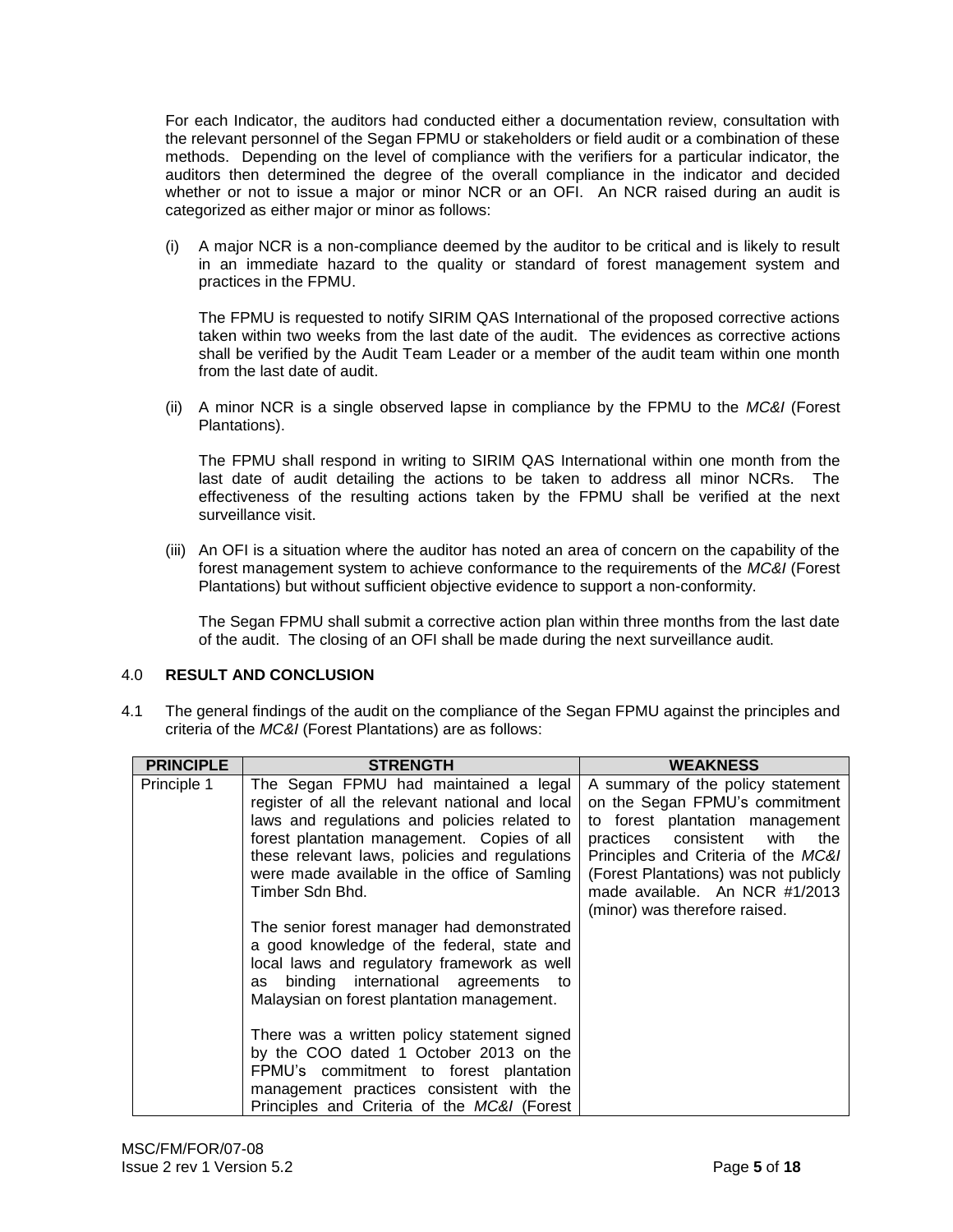|             | Plantations).                                                                                                                                                                                                                                                                                                                                                                                                                                                                                                                                                                                                                                                                                                                                                                                                                                                                                                                                                                                                                                |                                                                                                                                                                                                                                                                                                                                                        |
|-------------|----------------------------------------------------------------------------------------------------------------------------------------------------------------------------------------------------------------------------------------------------------------------------------------------------------------------------------------------------------------------------------------------------------------------------------------------------------------------------------------------------------------------------------------------------------------------------------------------------------------------------------------------------------------------------------------------------------------------------------------------------------------------------------------------------------------------------------------------------------------------------------------------------------------------------------------------------------------------------------------------------------------------------------------------|--------------------------------------------------------------------------------------------------------------------------------------------------------------------------------------------------------------------------------------------------------------------------------------------------------------------------------------------------------|
| Principle 2 | A licence for Planted Forests Licence No.<br>LPF/0014 had been issued to Syarikat<br>Samling Timber Sdn. Bhd on 27 January 1999<br>which is valid until 26 January 2059.<br>Through the Community Liaison Officer, the<br>Segan FPMU had maintained continuous<br>communication with the local communities.<br>Boundaries between the local communities<br>NCR land/Temuda and the FPMU area had<br>been marked (colour-coded) and in some<br>areas marker-ditches had been constructed<br>and maintained.<br>The forest managers had demonstrated their<br>willingness to collaborate with holders of duly<br>recognized legal or customary tenure or use<br>rights within legal frameworks if these were<br>raised.<br>There was a written procedure on resolving<br>land claims as described in a document<br>entitled Procedures Taken in Dealing with<br>Land Claims.<br>In addition, there was a<br>Community Representative Committee (CRC)<br>that served as a platform for resolution of<br>conflict between the FPMU and the local | Although the procedures on land<br>claims had been established, the<br>reporting on the status of the land<br>claim had not been done accurately.<br>There were cases of claims that had<br>been resolved and recorded in the<br>notes of the Community Liaison<br>Officer but not being documented in<br>the file. An OFI #1 was therefore<br>raised. |
|             | communities.                                                                                                                                                                                                                                                                                                                                                                                                                                                                                                                                                                                                                                                                                                                                                                                                                                                                                                                                                                                                                                 |                                                                                                                                                                                                                                                                                                                                                        |
| Principle 3 | Record on Native Agreements which were<br>signed from 2008 to 2010 between the Segan<br>FPMU and affected individuals was made<br>available.<br>It was documented that the Segan FPMU had                                                                                                                                                                                                                                                                                                                                                                                                                                                                                                                                                                                                                                                                                                                                                                                                                                                    | Nil.                                                                                                                                                                                                                                                                                                                                                   |
|             | not operated within indigenous people's lands<br>which had been recognized within national<br>legal frameworks and that the FPMU had a<br>long-term tenure on the land under the<br>Licence for Planted Forest No. LPF/0014.                                                                                                                                                                                                                                                                                                                                                                                                                                                                                                                                                                                                                                                                                                                                                                                                                 |                                                                                                                                                                                                                                                                                                                                                        |
|             | There was no record on the indigenous<br>peoples' rights being breached and this was<br>confirmed during the interviews held with the<br>people of Rumah Chom, Rumah Anthony,<br>Rumah Suring, and Rumah Minggu                                                                                                                                                                                                                                                                                                                                                                                                                                                                                                                                                                                                                                                                                                                                                                                                                              |                                                                                                                                                                                                                                                                                                                                                        |
|             | The Community Representative Committee<br>had provided a forum where grievances of<br>local people would be adjudicated through a<br>conflict resolution process.                                                                                                                                                                                                                                                                                                                                                                                                                                                                                                                                                                                                                                                                                                                                                                                                                                                                            |                                                                                                                                                                                                                                                                                                                                                        |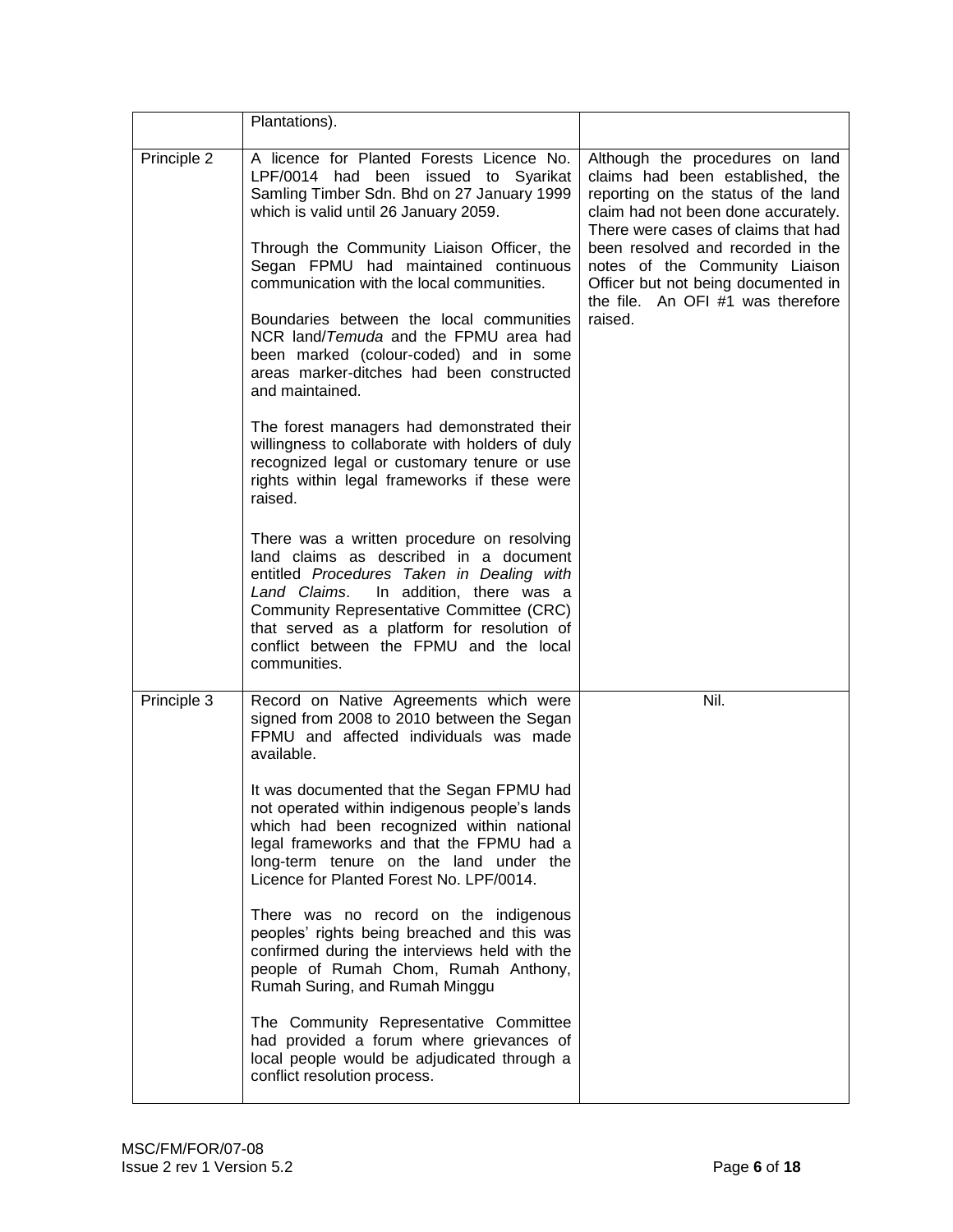|             | It was also noted that the Segan FPMU's<br>had<br>not threatened<br>management<br>or<br>diminished<br>indigenous<br>people's<br>lands<br>recognized within the legal frameworks.<br>All<br>Shifting Agricultural (SA) land within the<br>FPMU had been demarcated and mapped.<br>There were no sites of special cultural,<br>religious<br>significance<br>ecological<br>or<br>to<br>indigenous peoples within the FPMU<br>as<br>Forest<br>documented<br>in<br>the<br><b>Plantation</b><br>Management Plan presented. As indicated<br>above, shifting agriculture site of economic<br>importance<br>had been demarcated<br>and<br>mapped.<br>The Segan FPMU had not utilized traditional<br>forest-related knowledge and practices of<br>indigenous people in the use of forest species<br>or management systems<br>in<br>its forest<br>plantation operations.                                                                                                                                                                         |      |
|-------------|---------------------------------------------------------------------------------------------------------------------------------------------------------------------------------------------------------------------------------------------------------------------------------------------------------------------------------------------------------------------------------------------------------------------------------------------------------------------------------------------------------------------------------------------------------------------------------------------------------------------------------------------------------------------------------------------------------------------------------------------------------------------------------------------------------------------------------------------------------------------------------------------------------------------------------------------------------------------------------------------------------------------------------------|------|
| Principle 4 | A considerable number of the fieldworkers<br>and supervisory staff were employed from the<br>communities in the vicinity of the FPMU.<br>There was an up-to-date information on all the<br>applicable laws and/or regulations covering<br>health and safety as specified under this<br>Indicator which had been disseminated to all<br>workers through safety and health briefings.<br>A Safety and Health Policy Statement and its<br>Bahasa Malaysia version which had been<br>approved by the Chief Operating Officer on 1<br>January 2012, was posted on all the<br>signboards in Segan Camp.<br>Workers<br>provided with<br>were<br>personal<br>protective equipment (PPE) such as gloves,<br>rubber boots, respirators, hard hats and boots.<br>The records on safety being maintained were<br>in compliance with the DOSH specifications.<br>There was no restriction on workers to<br>organize as provided for under the Industrial<br>Relations Act 1967, Trade Union Act 1959<br>and the Labour Ordinance (Sarawak Cap 76). | Nil. |
|             | The Community Representative Committee<br>(CRC) and the procedures on claims related<br>to land and customary rights were in place<br>and had been used in resolving such claims.                                                                                                                                                                                                                                                                                                                                                                                                                                                                                                                                                                                                                                                                                                                                                                                                                                                     |      |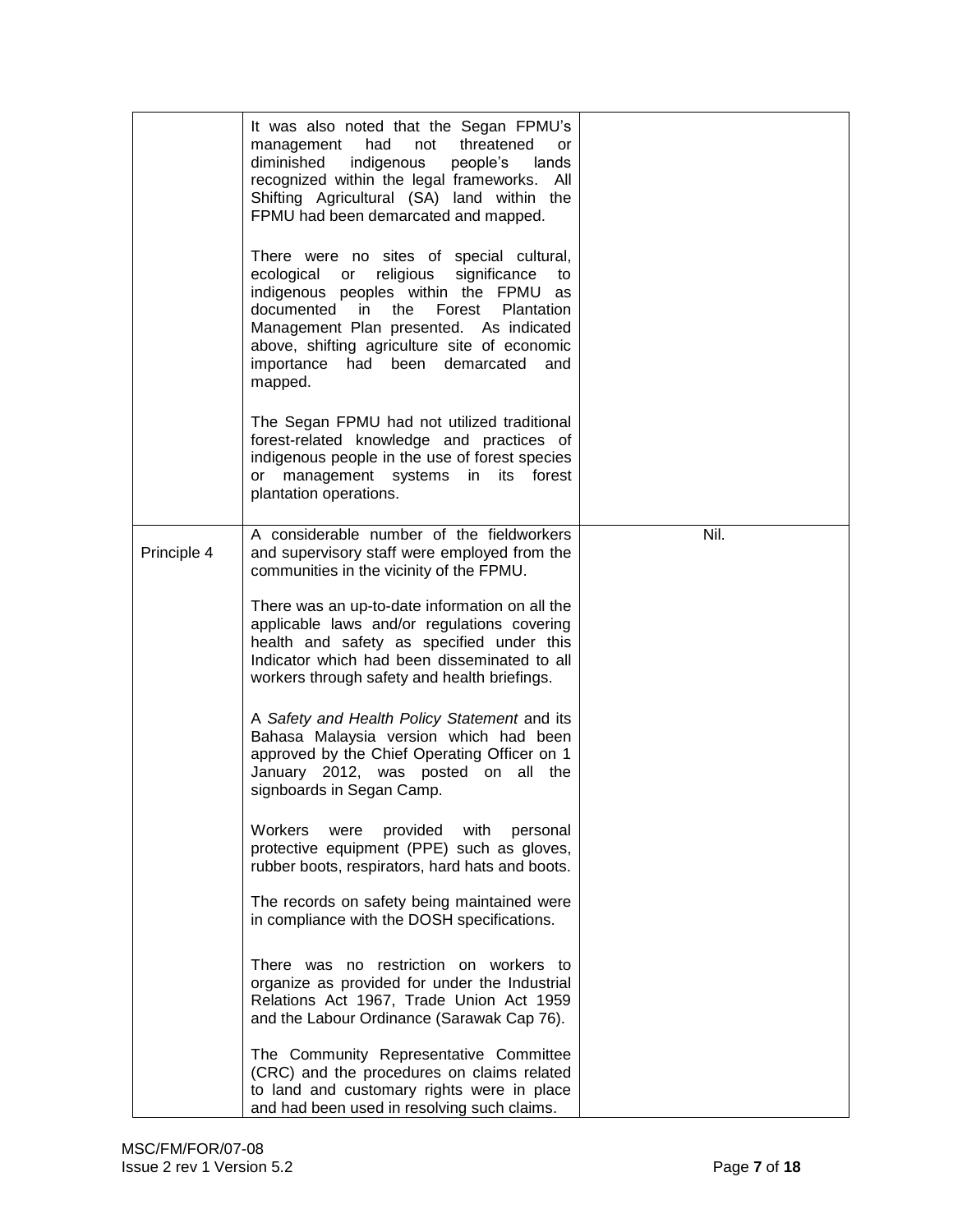| Principle 5 | The forest plantation management plan<br>(FPMP) had stated the need to implement<br>measures to protect environmental features,<br>social responsibilities<br>and<br>research<br>to<br>optimize growth of the planted trees.                                                                                                                                                                                                                                             | Nil.                                                                                                                                                                                                                                                                                                                                            |
|-------------|--------------------------------------------------------------------------------------------------------------------------------------------------------------------------------------------------------------------------------------------------------------------------------------------------------------------------------------------------------------------------------------------------------------------------------------------------------------------------|-------------------------------------------------------------------------------------------------------------------------------------------------------------------------------------------------------------------------------------------------------------------------------------------------------------------------------------------------|
|             | Timber is the main product being extracted<br>from the FPMU. As only trees were planted<br>there would be no non-timber forest product to<br>be harvested from this FPMU. All the timber<br>harvested would be for local processing within<br>the mill of the parent company.                                                                                                                                                                                            |                                                                                                                                                                                                                                                                                                                                                 |
|             | Harvesting was done using a yarder system<br>thus reducing impacts on the soil. Logs were<br>hauled up the slopes reducing severe soil<br>disturbances. A series of SOPs on logging<br>had been prepared and being applied during<br>harvesting.                                                                                                                                                                                                                         |                                                                                                                                                                                                                                                                                                                                                 |
|             | To encourage potential use of non-timber<br>forest products, the FPMU had established a<br>small plot with local fruit trees. The residual<br>Koompassia excelsia or Tualang trees were<br>able to attract honey bees.                                                                                                                                                                                                                                                   |                                                                                                                                                                                                                                                                                                                                                 |
|             | The rate of harvest of forest products was set<br>at 42,000 metric tonnes (MT) per year. This<br>had not been exceeded in 2012 and 2013<br>based on the production record being kept.<br>The 2014 Harvesting Plan had projected<br>309.2 ha for harvesting with an expected log<br>production volume of 41,161 tonnes.                                                                                                                                                   |                                                                                                                                                                                                                                                                                                                                                 |
|             | Records on the quantity of timber harvested<br>within the FPMU were being kept and<br>monitored.                                                                                                                                                                                                                                                                                                                                                                         |                                                                                                                                                                                                                                                                                                                                                 |
| Principle 6 | An EIA report entitled <i>Environmental Impact</i>   Posters on protected fauna and flora<br>Assessment of the Proposed Segan Forest<br>Plantation Bintulu Division, Sarawak which<br>was approved on 27 July 1999 by the Natural<br>Resources and Environment Board Sarawak<br>the<br>Natural<br>under<br>Resources<br>and<br>Environment (Prescribed Activities)<br>Order<br>1994 had described the potential impacts of<br>the Segan FPMU's forest operations and the | had been displayed in prominent<br>places in the plantation.<br>The<br>awareness on the need to protect<br>these species could be enhanced by<br>having regular briefings to the field<br>staff. An OFI #2 was therefore<br>raised.                                                                                                             |
|             | strategies to mitigate them.<br>The report had also stated on the need to<br>protect residual forested sites to reduce<br>potential impacts on protected species of<br>animals and the floral composition within the<br>FPMU.<br>Measures to mitigate environmental impacts                                                                                                                                                                                              | Records of disposal of containers,<br>liquid and solid non-organic wastes,<br>including fuel and oil were seen in e-<br>consignment records by a registered<br>contractor for scheduled wastes.<br>However, during an inspection of<br>the scheduled waste store it was<br>found that the Scheduled Waste<br>(SW) was not applied to all wastes |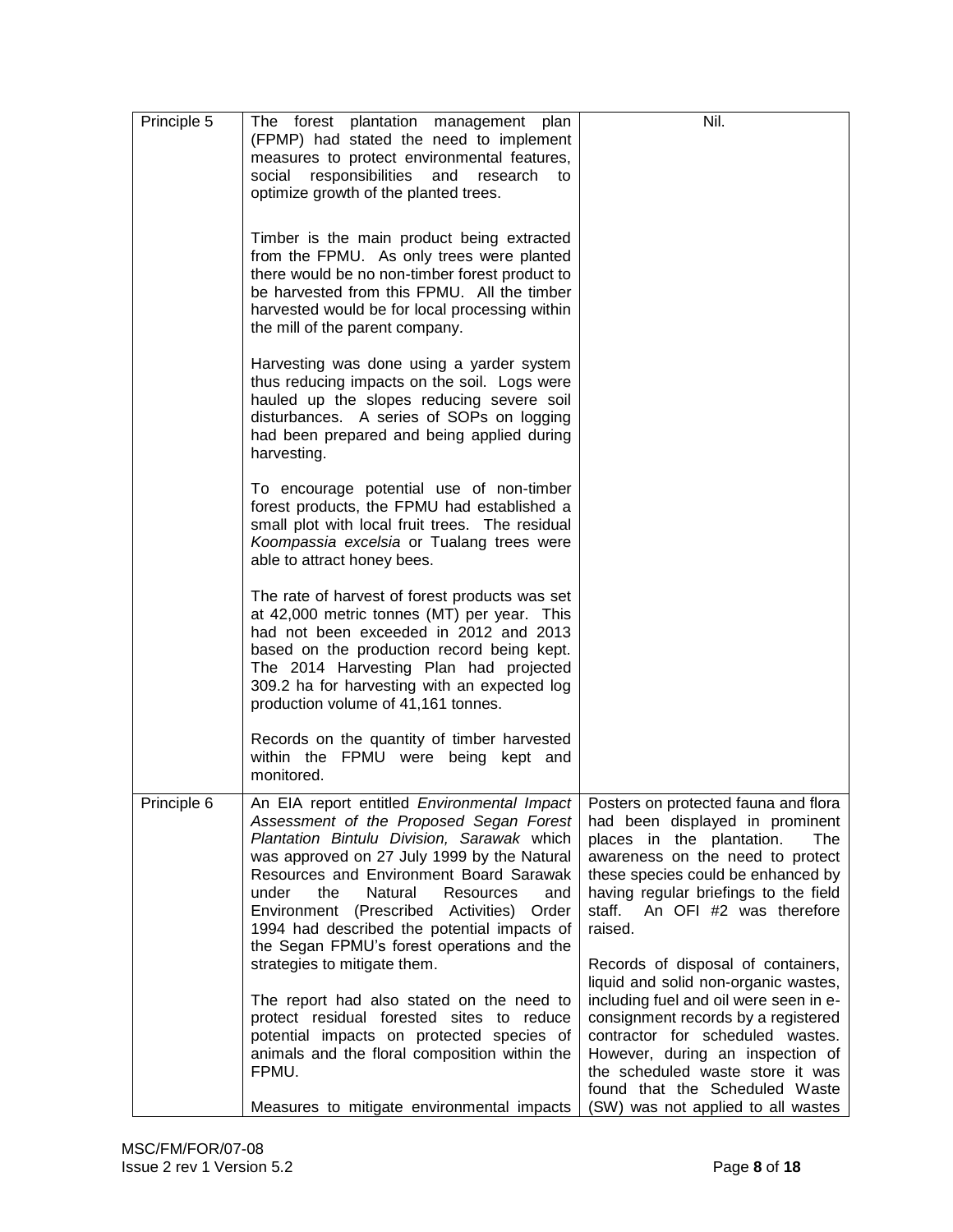| caused by harvesting activities identified in the<br>EIA study had been incorporated in the<br>FPMP.                                                                                                                                                                                                                                                                                                                                                                                        | except for SW 410 for used filters.<br>There<br>was<br>no<br>inventory<br>of<br>scheduled waste.<br>An OFI #3 was<br>therefore raised. |
|---------------------------------------------------------------------------------------------------------------------------------------------------------------------------------------------------------------------------------------------------------------------------------------------------------------------------------------------------------------------------------------------------------------------------------------------------------------------------------------------|----------------------------------------------------------------------------------------------------------------------------------------|
| were prescribed guidelines<br>There<br>for<br>identification and protection of endangered,<br>rare and threatened (ERT) species as<br>provided by the authority in the Wildlife<br>Protection Ordinance 1998 and A Master Plan<br>for Wildlife in Sarawak 1996. The IUCN Red<br>List of Threatened Species was also referred<br>for the identification of these species.                                                                                                                    |                                                                                                                                        |
| The Guidelines and Procedures: Fauna<br>Conservation and Ecosystem Management<br>Forest Management Areas prepared by<br>Sarawak Forestry Corporation (SFC) for forest<br>management certification was referred for<br>establishment of conservation and protection<br>areas. Conservation sites in the western and<br>eastern blocks were inspected during this<br>These sites were still with<br>assessment.<br>natural forest cover and had been demarcated<br>in maps and on the ground. |                                                                                                                                        |
| Cooperative<br>efforts with<br>governmental<br>agencies especially the Sarawak Forest<br>Department, SFC and nature society on flora<br>and fauna studies had just been initiated.<br>Further development in these cooperative<br>efforts would be assessed during the coming<br>surveillance.                                                                                                                                                                                              |                                                                                                                                        |
| Hunting and fishing within the FPMU were not<br>Notices had been issued to ban<br>allowed.<br>hunting and use of poison in rivers by the<br>Chief Operating Officer (COO).                                                                                                                                                                                                                                                                                                                  |                                                                                                                                        |
| The GL02 Guidelines and Procedures: Fauna<br>Conservation and Ecosystem Management on<br>the procedures for diversity conservation and<br>the need to establish biological corridors and<br>buffer belts had been implemented in coupes<br>the northern, eastern and western blocks.<br>Riparian buffer belts, steep slopes and<br>conservation areas were observed to have<br>been protected and these sites had been<br>demarcated on map.                                                |                                                                                                                                        |
| Mitigation measures had been specified in the<br>EIA and FPMP to avoid any environmental<br>degradation. There were Standard Operating<br>Procedures<br>(SOP<br>SST/RP/OP/02<br>Site<br>Preparation) to avoid loss of top soil nutrients,<br>and soil erosion and compaction from<br>inappropriate use of mechanical and chemical                                                                                                                                                           |                                                                                                                                        |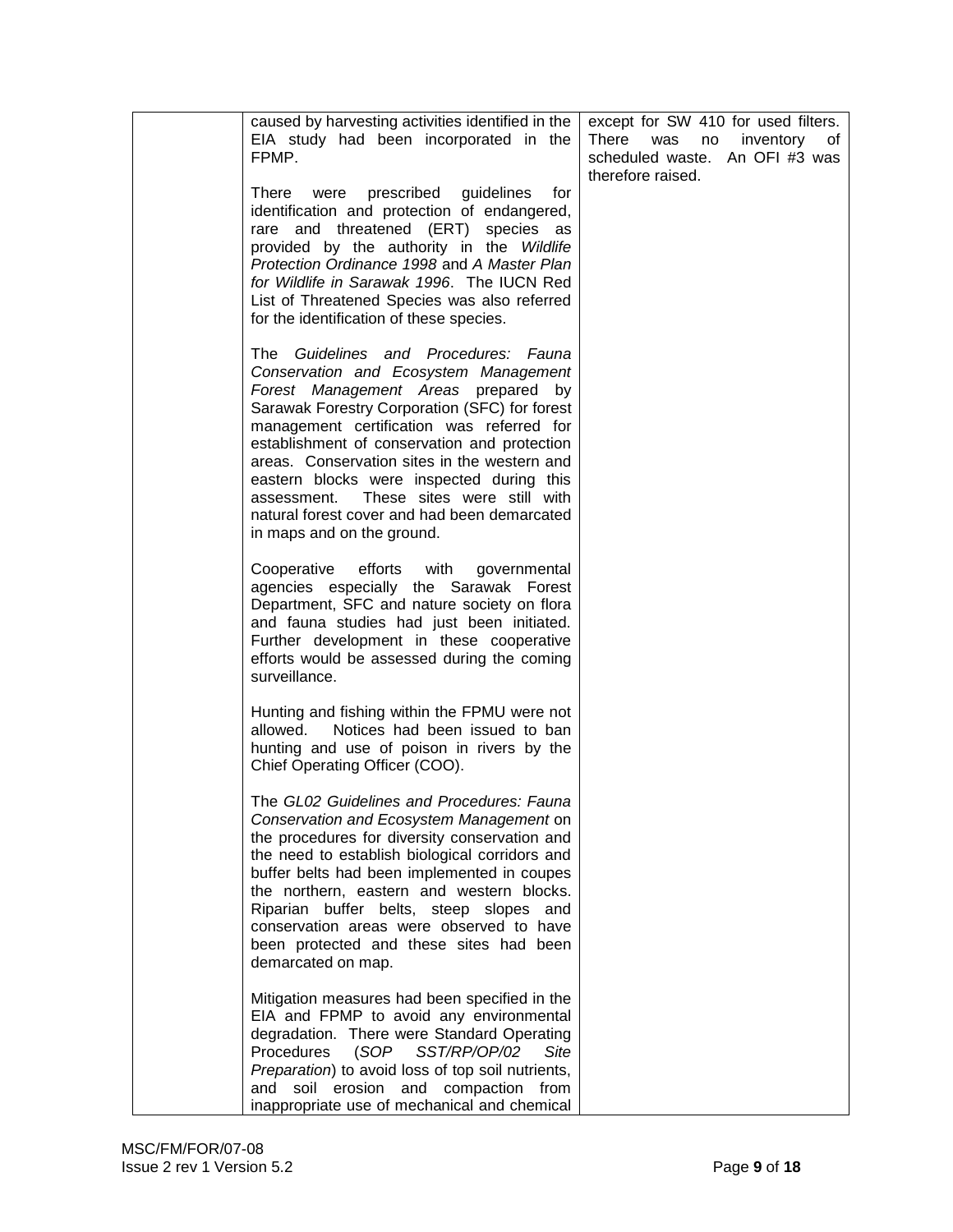| techniques were available.                                                                                                                                                                                                                                                                                                                                                                |  |
|-------------------------------------------------------------------------------------------------------------------------------------------------------------------------------------------------------------------------------------------------------------------------------------------------------------------------------------------------------------------------------------------|--|
|                                                                                                                                                                                                                                                                                                                                                                                           |  |
| The Segan FPMU had adhered to the<br>Specifications of Reduced Impact Logging<br>(RIL) Harvesting Operations and Guidelines<br>for Forest Road Lay-out and Construction of<br>the Sarawak Forest Department in its<br>operations.                                                                                                                                                         |  |
| Chemical herbicides were used during land<br>preparation in forest plantation operation for<br>weed control. The herbicide load was low<br>with 4 to 5 litres/ha being applied for each<br>round of spraying. These chemicals had been<br>properly stored in a contained store room.                                                                                                      |  |
| The procedures on the use of chemicals were<br>posted in the chemical store and in the<br>nursery.                                                                                                                                                                                                                                                                                        |  |
| Used lubricant oil, fuel containers, liquid and<br>solid non-organic wastes were disposed of in<br>an environmentally appropriate and legal<br>manner. Procedures for disposing<br>such<br>materials and containers were prescribed in<br>SST/RP/GL/008 Guidelines for Disposal and<br>Storage of Scheduled Wastes and Guidelines<br>GL007 Storage and Handling of Hazardous<br>Material. |  |
| There was no application of biological control<br>agents in the FPMU.                                                                                                                                                                                                                                                                                                                     |  |
| A list of all the species planted and their<br>establishment and silvicultural regimes were<br>described in the FPMP.                                                                                                                                                                                                                                                                     |  |
| There had been careful monitoring of these<br>planted species to avoid adverse ecological<br>impacts. The R&D unit had been conducting<br>studies on a broader spectrum of species to<br>be established that would meet the objectives<br>of the FPMP.                                                                                                                                    |  |
| There was a policy which commits the Sagan<br>FPMU to control the planting of exotic species<br>to prevent them from invading protected sites<br>and areas outside the plantation.                                                                                                                                                                                                        |  |
| Conversion of forest plantation area into non<br>forest land use had not occurred within the<br><b>FPMU</b><br>Segan<br>except<br>for<br>roads<br>and<br>infrastructures essential for the operations.<br>The main office complex and staff quarters<br>were sited outside the plantation area.                                                                                           |  |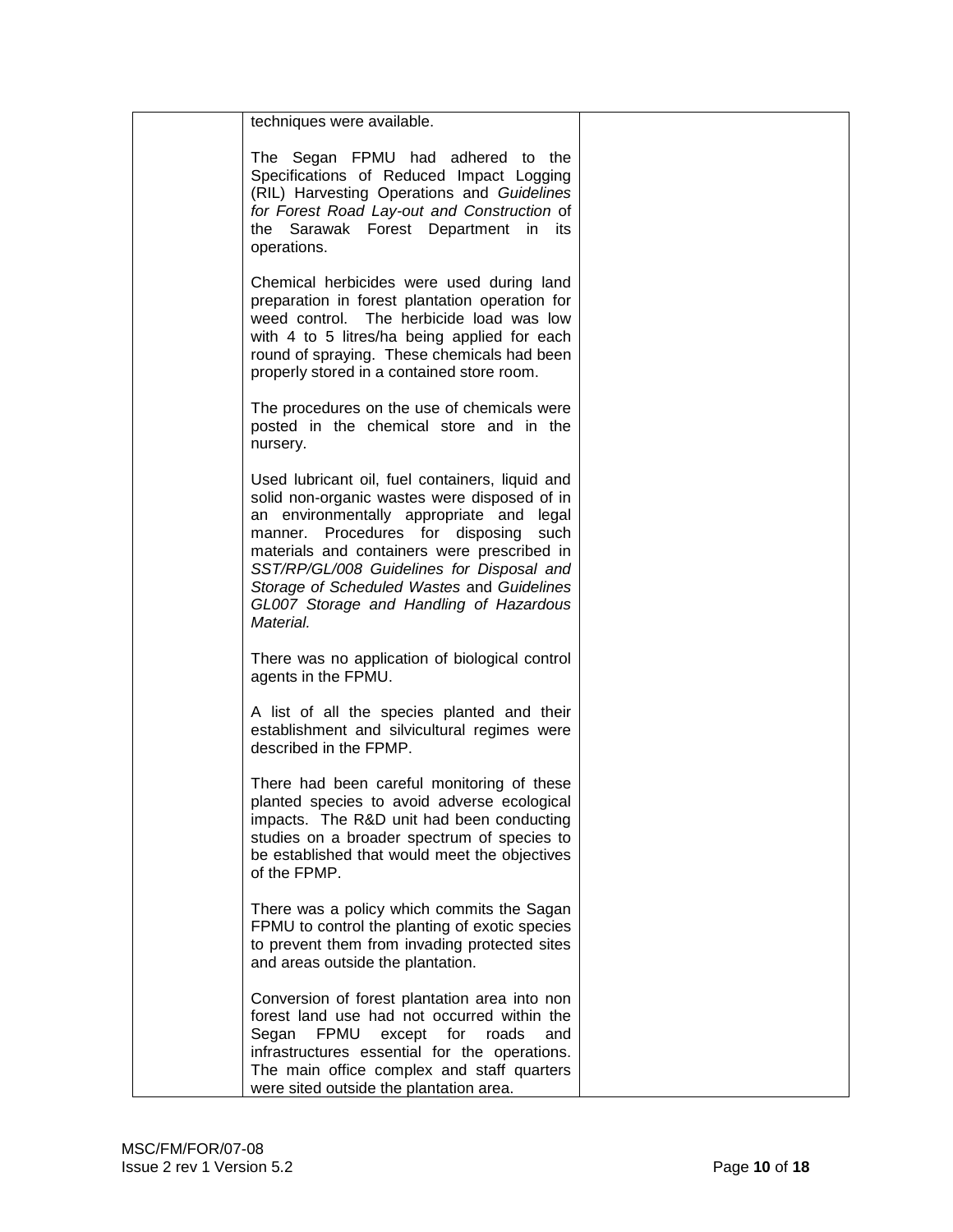| Principle 7 | The FPMP entitled STSB Forest Management<br>Plan for LPF/0014-Segan) which was revised<br>on 15 November 2013 had covered the items<br>listed from a) to i) in Criterion 7.1.<br>It was stated in the FPMP that revision would<br>be conducted annually to incorporate data<br>obtained from monitoring and<br>research<br>activities within the FPMU.<br>Forest managers had attended workshops on<br>the Malaysian Criteria and Indicators for forest<br>Management<br>Certification<br>(Forest<br>Plantations), the MC&I (Forest Plantations),<br>other related training on the management of<br>plantation forest organized by the Sarawak<br>Timber Association (STA) and briefings on<br>environmental audit conducted by the NREB<br>Sarawak.                                                                                                                                                                                                                                                                                                                                                                | summary of the<br>The<br>primary<br>elements of the FPMP prepared on<br>31 December 2012 and revised on<br>15 November 2013 had not been<br>made publicly available.<br>An NCR<br>#2/2013<br>(minor) was<br>therefore<br>raised.                                                                                                                                                                  |
|-------------|---------------------------------------------------------------------------------------------------------------------------------------------------------------------------------------------------------------------------------------------------------------------------------------------------------------------------------------------------------------------------------------------------------------------------------------------------------------------------------------------------------------------------------------------------------------------------------------------------------------------------------------------------------------------------------------------------------------------------------------------------------------------------------------------------------------------------------------------------------------------------------------------------------------------------------------------------------------------------------------------------------------------------------------------------------------------------------------------------------------------|---------------------------------------------------------------------------------------------------------------------------------------------------------------------------------------------------------------------------------------------------------------------------------------------------------------------------------------------------------------------------------------------------|
| Principle 8 | Permanent Sample Plots (PSPs) had been<br>established one in every 5 ha. Annual data<br>collection was conducted and preliminary data<br>analysis was done on survival rate, diameter<br>and tree height. Growth data from these<br>PSPs would provide projection on current<br>increment<br>and<br>annual<br>mean<br>annual<br>increment, survival rate and basal area/ha.<br>Log movement from the stumps to the<br>had followed the<br>processing mill<br>set<br>procedures and was being monitored by the<br>Sarawak Forestry Corporation (SFC). Each<br>truck carrying logs had a Reforestation Log<br>Delivery Order (DO) which indicates the<br>details on the plantation block, name of driver,<br>truck registration number and final destination.<br>A Timber From Planted Forest Specification<br>Form (Royalty Audit) was prepared before the<br>issuance of a Removal Pass by SFC<br>permitting the logs to be transported to the<br>mill.<br>The results from the various monitoring<br>activities would be incorporated in the revision<br>of the FPMP which had been scheduled in<br>November 2014. | summary on the monitoring<br>A<br>indicators such as yield of forest<br>products harvested, growth rates,<br>composition and observed changes<br>in flora and fauna, environmental<br>social<br>impacts,<br>and<br>cost,<br>productivity and efficiency of forest<br>management practices had not<br>been updated and made publicly<br>available. An NCR #3/2013 (minor)<br>was therefore raised. |
| Principle 9 | Sagan FPMU had kept a list of the relevant A<br>stakeholders<br>being<br>consulted<br>regarding<br>HCVFs.                                                                                                                                                                                                                                                                                                                                                                                                                                                                                                                                                                                                                                                                                                                                                                                                                                                                                                                                                                                                           | list of stakeholders<br>had been<br>prepared. However, this list should<br>have<br>included<br>other<br>relevant<br>stakeholders from NGOs, ecological                                                                                                                                                                                                                                            |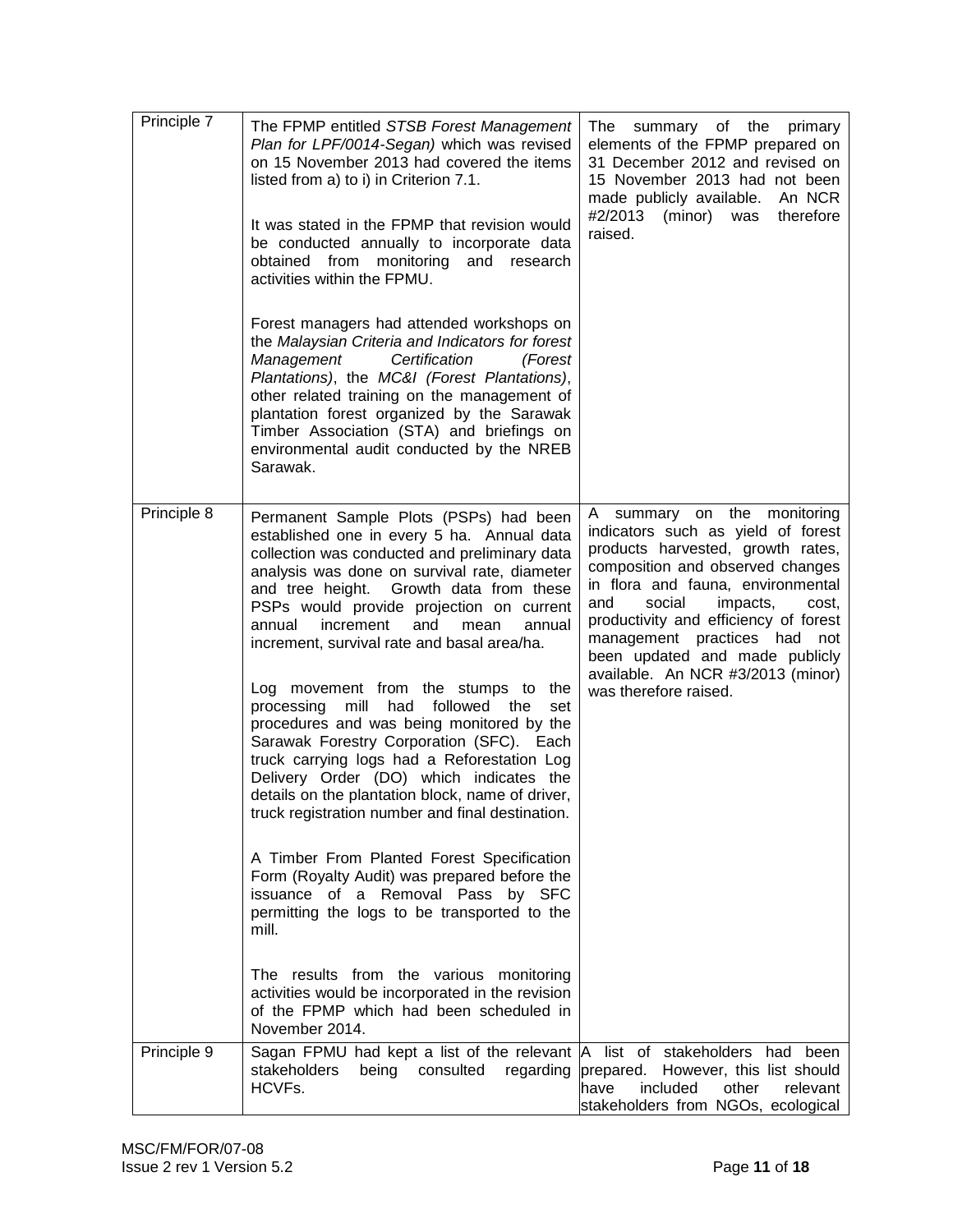|              | Meetings/dialogues with relevant stakeholders<br>and experts regarding HCVFs had been<br>conducted. There were records of meeting<br>held with these stakeholders.<br>The status or information on protected HCVF<br>had been collected and this would be<br>incorporated in the revised FPMP.<br>The need for protecting riparian buffer belts,<br>residual forest sites and remnant trees had<br>been stated in the FPMP.                                                                                                                                                                                                                                                                                                                                                                                                                                                                                                                                                                                                                                                                                                                                                                                                                                                                                                                                                                                                                                                                                                                                                                                                                                                                          | experts from universities and other<br>government agencies. An OFI #4<br>was therefore raised.<br>The EIA report had stated it was very<br>unlikely that there were HCVFs within<br>the plantation. The Segan PFMU<br>approved a study to<br>had<br>be<br><b>SFC</b><br>conducted<br>the<br>by<br>on<br>identification and management of<br>HCVFs. However, such a study had<br>yet to be conducted except for the<br>setting up of camera traps. An NCR<br>#4/2013 (major) was therefore raised. |
|--------------|------------------------------------------------------------------------------------------------------------------------------------------------------------------------------------------------------------------------------------------------------------------------------------------------------------------------------------------------------------------------------------------------------------------------------------------------------------------------------------------------------------------------------------------------------------------------------------------------------------------------------------------------------------------------------------------------------------------------------------------------------------------------------------------------------------------------------------------------------------------------------------------------------------------------------------------------------------------------------------------------------------------------------------------------------------------------------------------------------------------------------------------------------------------------------------------------------------------------------------------------------------------------------------------------------------------------------------------------------------------------------------------------------------------------------------------------------------------------------------------------------------------------------------------------------------------------------------------------------------------------------------------------------------------------------------------------------|---------------------------------------------------------------------------------------------------------------------------------------------------------------------------------------------------------------------------------------------------------------------------------------------------------------------------------------------------------------------------------------------------------------------------------------------------------------------------------------------------|
| Principle 10 | Management objectives had been included in<br>the FPMP. The forest management objective<br>was originally for the economic production of<br>pulpwood. This was then<br>changed<br>to<br>economic production of logs for supply to the<br>parent company's mill. The other important<br>supplementary objectives are to:<br>maintain the ecological productivity of the<br>ITP - thereby to maintain the value of the<br>forest services;<br>ensure a sustainable level of log production;<br>$\bullet$<br>conduct forestry operations in a manner that<br>$\bullet$<br>do not impact negatively on the well-being of<br>those people living within and nearby the<br>forest;<br>safeguard the environment; and<br>minimise harvest waste<br>The establishment of the plantation had<br>protected all residual forest sites and riparian<br>buffer belts. The natural residual forested site<br>within the plantation had been demarcated to<br>be protected, restored and conserved.<br>A list of species established within the<br>plantation had been provided to the audit<br>The research unit had continuously<br>team.<br>assess alternative species to achieve species<br>diversity necessary to mitigate risk from pest and<br>disease attack whilst still meeting the objective<br>of economically producing peeler logs of<br>acceptable size and quality.<br>The species selected were based on the<br>planting experience of plantations in and<br>around the region. The species had been<br>tested and found to be suitable for use by the<br>veneer mills and also, as sawn timbers.<br>A proportion of the overall forest plantation<br>management area, appropriate to the scale of | needs for prevention and<br>The<br>control of outbreaks of diseases and<br>fires had been elucidated in the<br>FPMP.<br>However, the guidelines<br>and/or procedures to control the<br>outbreaks of pests, diseases and<br>fire, as well as invasive plant were<br>not available.<br>An NCR #5/2013<br>(minor) was therefore raised.                                                                                                                                                              |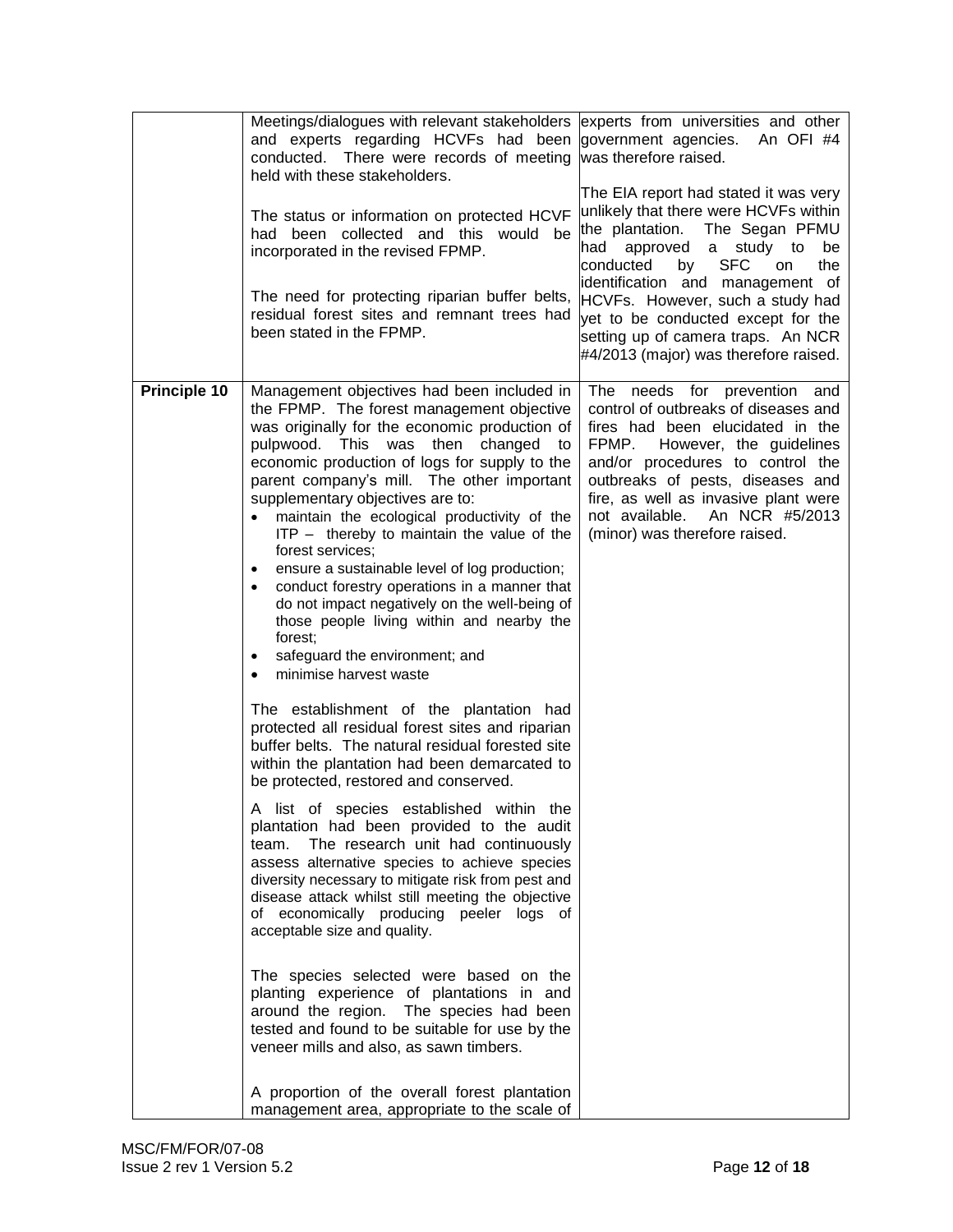| the plantation shall be managed so as to<br>restore the site to a natural forest cover. An<br>area of 1,109 ha had been protected with the<br>residual forest trees.                                                                                                                                                                                                           |  |
|--------------------------------------------------------------------------------------------------------------------------------------------------------------------------------------------------------------------------------------------------------------------------------------------------------------------------------------------------------------------------------|--|
| Appropriate site preparation and planting<br>techniques had been implemented during the<br>planting stage. Old roads were used as much<br>as possible. Due to the steep terrain the<br>primary harvesting system used at the FPMU<br>was cable yarding. This system had helped to<br>protect fragile soils and in particular reduce<br>compaction and impact on water quality. |  |
| Segan FPMU had not embarked on<br>fertilization of the planted trees in the field.<br>No chemicals pesticides and biological agents<br>were used once the trees were planted.                                                                                                                                                                                                  |  |
| The forest plantation management had a R&D<br>unit to develop more efficient nursery<br>techniques for improvement of planting<br>stocks.                                                                                                                                                                                                                                      |  |

Based on the findings of this Stage 2 audit, it was found that the Segan FPMU had generally complied with the requirements of the *MC&I* (Forest Plantations). However, there were lapses in the management system and practices which had resulted in the issuance of one (1) major and four (4) minor NCRs and four (4) Opportunity for Improvements (OFIs). The details on the NCRs and OFIs raised are as in **Attachment 3**.

On indigenous peoples' right, it was documented that the Segan FPMU had not operated within indigenous people's lands which had been recognized by national legal frameworks and that the FPMU had a long-term tenure on the land under the Licence for Planted Forest No. LPF/0014. There was no record on the indigenous peoples' rights being breached and this was confirmed during the interviews held with the people of Rumah Chom, Rumah Anthony, Rumah Suring, and Rumah Minggu. The Community Representative Committee had provided a forum where grievances of local people would be adjudicated through a conflict resolution process.

With regard to Criterion 6.10, conversion of forest plantation area into non forest land use had not occurred within the Segan FPMU except for the construction of roads and infrastructures essential for the operations. The main office complex and staff quarters were sited outside the plantation area.

The management of Segan FPMU had taken appropriate corrective actions to address the major NCR raised which had been reviewed and accepted by the audit team. Therefore, this major NCR had been closed out. The Segan FPMU had also submitted its proposed corrective actions to address the minor NCRs and OFIs. The proposed corrective action plan had been reviewed and accepted by the audit team. However, these corrective actions shall be verified by the audit team during the next surveillance audit.

As the major NCR raised had been closed out, the audit team had therefore recommended that the Certificate for Forest Management be awarded to the Segan FPMU.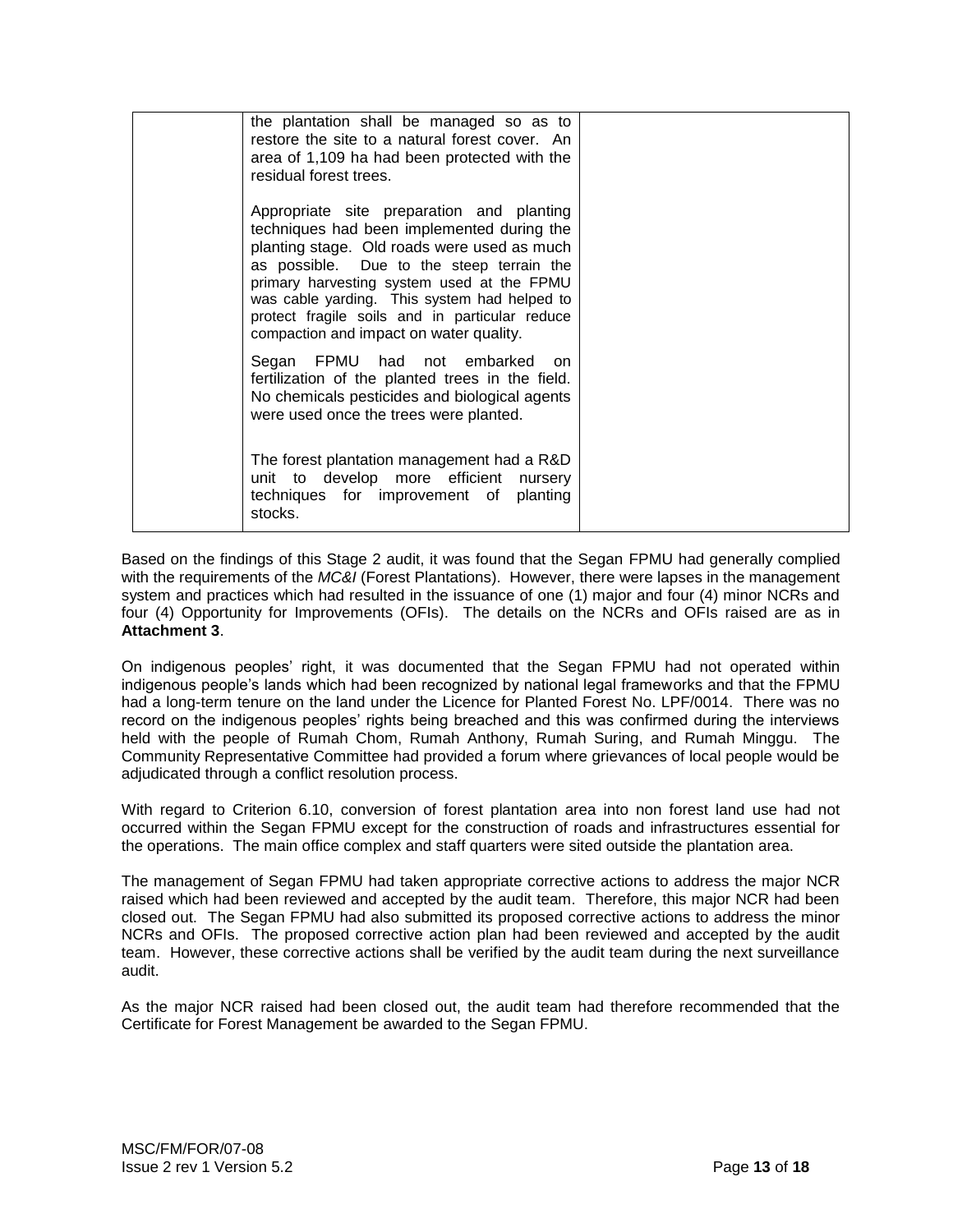# **Attachment** 1



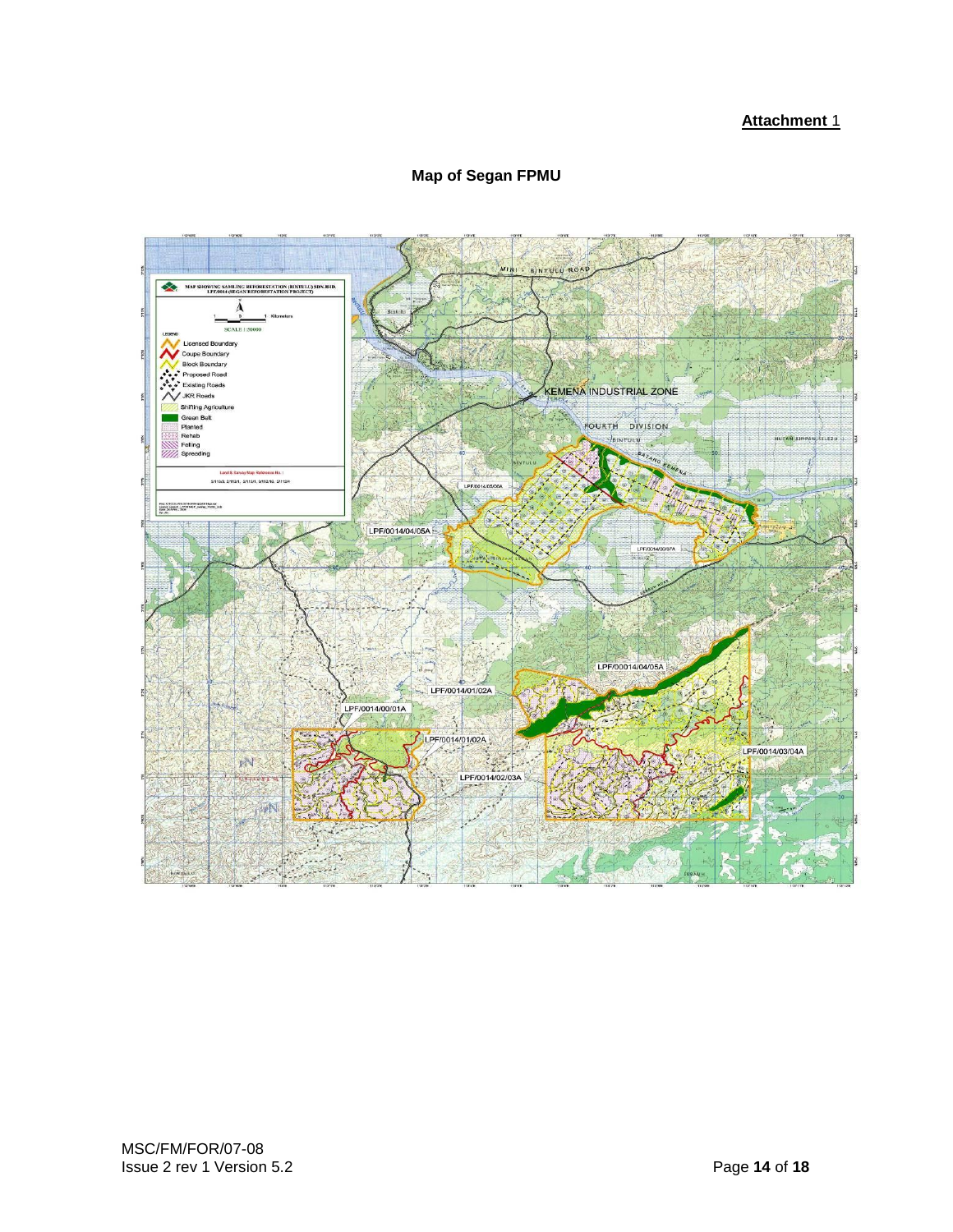# **Attachment 2**

| <b>Comments by Stakeholders and Responses by Audit Team</b> |  |  |
|-------------------------------------------------------------|--|--|
|-------------------------------------------------------------|--|--|

| No.          | <b>Stakeholder</b> | <b>Comments</b>                                                                                                                                                                                                                                                                                                                                                                                                                                                                    | <b>Response by Audit Team</b> |
|--------------|--------------------|------------------------------------------------------------------------------------------------------------------------------------------------------------------------------------------------------------------------------------------------------------------------------------------------------------------------------------------------------------------------------------------------------------------------------------------------------------------------------------|-------------------------------|
| $\mathbf{1}$ | Stakeholder 1      | The Segan FPMU had followed the<br>planting schedule as specified. The<br>management had paid the Annual<br>Licence Fee (ALF) and Annual<br>Licence Rent (ALR) as required for<br>all companies.<br>The Segan FPMU had submitted an<br>Annual Reports as required.<br>The licensee had planted species as<br>approved by the Sarawak Forest<br>Department as in the Planting Plan.<br>The sources of planting materials<br>were also reported to the Sarawak<br>Forest Department. | No issue.                     |
|              |                    | The licensee had complied with the<br>road construction and buildings within<br>the plantation.<br>The General Harvesting Plan was                                                                                                                                                                                                                                                                                                                                                 |                               |
|              |                    | submitted for approval                                                                                                                                                                                                                                                                                                                                                                                                                                                             |                               |
| 2            | Stakeholder 2      | The Segan FPMU had complied with<br>all requirements and specifications<br>imposed by SFC.                                                                                                                                                                                                                                                                                                                                                                                         | No issue.                     |
| 3            | Stakeholder 3      | The management of the Segan<br>FPMU had submitted an EIA which<br>was approved by NREB.<br>The<br>management of the Segan FPMU<br>had also submitted an Environmental<br>Compliance reports at specified<br>intervals to the Sarawak NREB                                                                                                                                                                                                                                          | No issue.                     |
| 4            | Stakeholder 4      | The Labour Department had noted<br>that the management of Segan<br>FPMU had followed all the required<br>procedure in recruiting workers both<br>local and foreign.                                                                                                                                                                                                                                                                                                                | No issue.                     |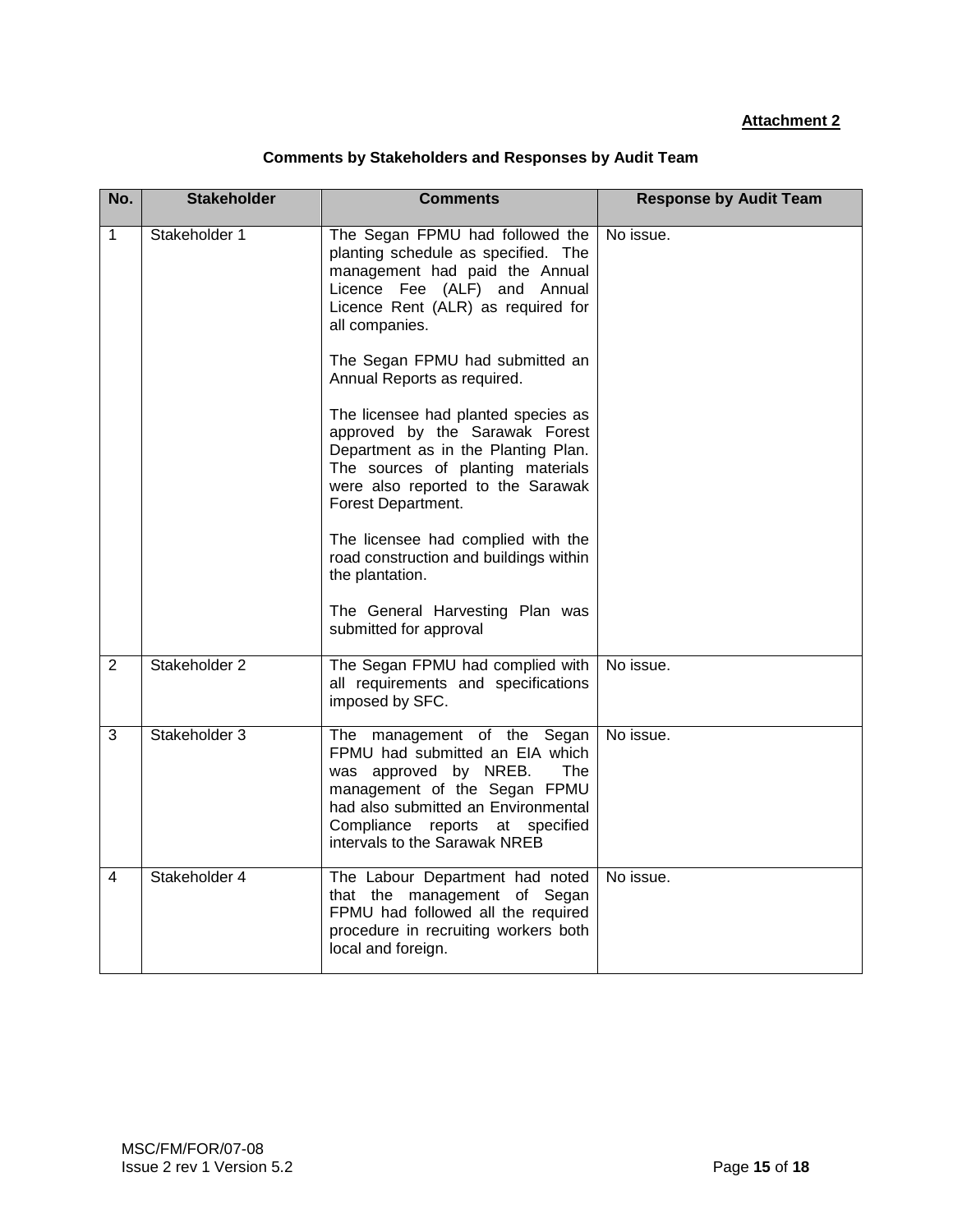# **Attachment 3**

## **NON CONFORMITY REPORTS AND OPPORTUNITIES FOR IMPROVEMENT RAISED AND CORRECTIVE ACTIONS TAKEN**

# **NON-CONFORMITY REPORTS**

|                                          |            | <b>Detail Non-</b>                                                                                                                                                                                                                                                                                                     | <b>Corrective Action Plans/Corrective</b>                                                                                                                                                                                                                                                                                                                                                                                                                                                                                                                                    | <b>Verification by</b>                                                                                                                                                                                                                                                                                                                                                                                                                        |
|------------------------------------------|------------|------------------------------------------------------------------------------------------------------------------------------------------------------------------------------------------------------------------------------------------------------------------------------------------------------------------------|------------------------------------------------------------------------------------------------------------------------------------------------------------------------------------------------------------------------------------------------------------------------------------------------------------------------------------------------------------------------------------------------------------------------------------------------------------------------------------------------------------------------------------------------------------------------------|-----------------------------------------------------------------------------------------------------------------------------------------------------------------------------------------------------------------------------------------------------------------------------------------------------------------------------------------------------------------------------------------------------------------------------------------------|
| Indicator                                | <b>NCR</b> | conformances                                                                                                                                                                                                                                                                                                           | <b>Actions Taken</b>                                                                                                                                                                                                                                                                                                                                                                                                                                                                                                                                                         | <b>Assessor</b>                                                                                                                                                                                                                                                                                                                                                                                                                               |
| Indicator<br>1.6.2<br>NCR #:<br>1/2013   | Minor      | A summary of the policy<br>statement<br>on<br>the<br>FPMU's commitment to<br>forest<br>plantation<br>management practices<br>consistent with these<br>Principles and Criteria of<br>MC&I<br>the<br>(Forest<br>Plantations)<br>was<br>not<br>publicly made available.                                                   | Segan FPMU had prepared a<br>summary of the policy statement on<br>its commitment to forest plantation<br>management practices consistent<br>with these Principles and Criteria of<br>the MC&I (Forest Plantations) for<br>up-load on to its website.<br>The<br>website was still being up-dated and<br>could be accessed using<br>test<br>access<br>via:<br>http://www.samling.com/itp_srw.php.<br>The<br>summary of<br>this<br>policy<br>statement<br>should<br>be<br>publicly<br>available via the Samling website<br>(http://www.samling.com) by the 25<br>January 2014. | The summary of<br>the<br>policy<br>statement of the<br><b>FPMU</b><br>commitment<br>to<br>managing<br>plantation<br>forest<br>consistent with the<br>P&C of the MC&I<br>(Forest<br>Plantations)<br>was<br>made available on<br>the<br>Samling<br>website.<br>The<br>audit<br>team<br>reviewed,<br>had<br>accepted<br>and<br>verified<br>the<br>corrective<br>actions<br>taken. This minor<br><b>NCR</b><br>was<br>therefore<br>closed<br>out. |
| Indicator<br>7.4.1<br>$NCR$ #:<br>2/2013 | Minor      | A<br>summary of<br>the<br>primary elements of the<br>FPMP prepared on 31<br>December 2012 was not<br>made publicly available.                                                                                                                                                                                          | A summary of the primary elements<br>of the FPMP had been prepared and<br>uploaded on to the Samling website<br>test site on 12 December 2013. It<br>became publicly available via the<br>Samling website (www.samling.com)<br>as from 21 December 2013.                                                                                                                                                                                                                                                                                                                     | The<br>audit<br>team<br>had<br>reviewed,<br>accepted<br>and<br>verified<br>the<br>corrective<br>action<br>taken. This minor<br><b>NCR</b><br>was<br>therefore<br>closed<br>out.                                                                                                                                                                                                                                                               |
| Indicator<br>8.5.1<br>$NCR$ #:<br>3/2013 | Minor      | the<br>of<br>A<br>summary<br>results on monitoring<br>indicators such as yield<br>forest<br>products<br>of<br>harvested, growth rates,<br>composition<br>and<br>observed changes in<br>and<br>flora<br>fauna,<br>environmental<br>and<br>social impacts,<br>cost,<br>productivity<br>and<br>efficiency<br>forest<br>0f | A summary of the<br>results<br>on<br>monitoring indicators [with the<br>exception of 8.2 (c)] was made<br>available to the public via the<br>Samling website (www.samling.com)<br>from 21 December 2013.<br>As for 8.2 (c) the flora and fauna<br>field surveys would not be completed<br>until early 2014.<br>There were<br>therefore no information on the<br>composition and observed changes                                                                                                                                                                             | The<br>corrective<br>action taken had<br>been reviewed and<br>accepted by the<br>audit team.<br><b>The</b><br>verification on the<br>summary<br>being<br>publicly<br>made<br>available including<br>on the composition<br>and<br>observed<br>changes<br>the<br>in                                                                                                                                                                             |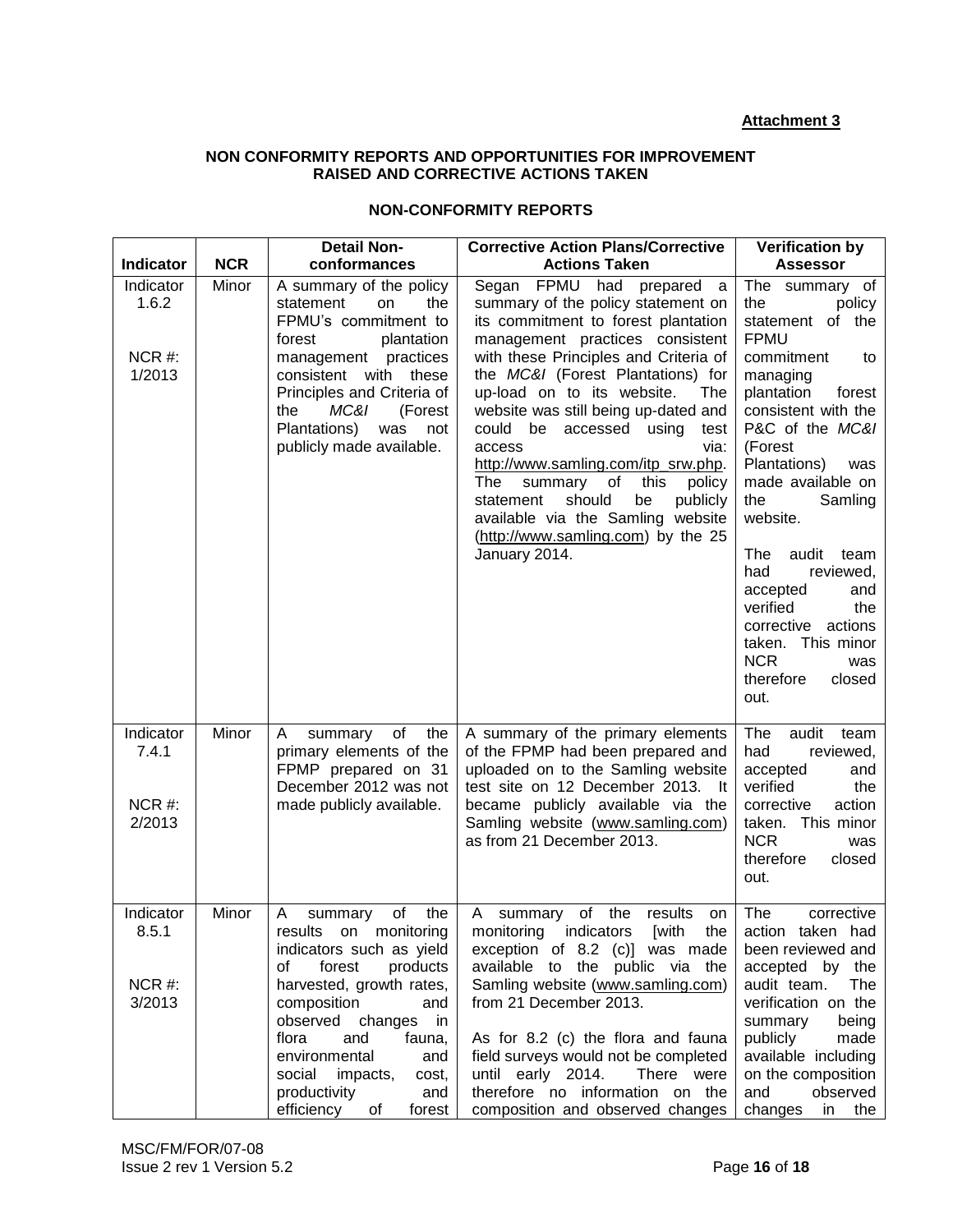|                                          |       | management practices<br>had not been updated<br>made<br>publicly<br>and<br>available.                                                                                                                                                                                                                                                                                                                                                                                                                                                 | in the flora and fauna.                                                                                                                                                                                                                                                                                                                                                                                                                                                                                                                                                                      | flora<br>fauna<br>and<br>would<br>be<br>done<br>during<br>the<br>surveillance audit.                                                                                                                                                                                                                                                                                                                                                                                                                                                                                                                      |
|------------------------------------------|-------|---------------------------------------------------------------------------------------------------------------------------------------------------------------------------------------------------------------------------------------------------------------------------------------------------------------------------------------------------------------------------------------------------------------------------------------------------------------------------------------------------------------------------------------|----------------------------------------------------------------------------------------------------------------------------------------------------------------------------------------------------------------------------------------------------------------------------------------------------------------------------------------------------------------------------------------------------------------------------------------------------------------------------------------------------------------------------------------------------------------------------------------------|-----------------------------------------------------------------------------------------------------------------------------------------------------------------------------------------------------------------------------------------------------------------------------------------------------------------------------------------------------------------------------------------------------------------------------------------------------------------------------------------------------------------------------------------------------------------------------------------------------------|
| Indicator<br>9.1.1<br>$NCR$ #:<br>4/2013 | Major | An<br>assessment<br>to<br>identify HCVFs within<br>the plantation area had<br>yet to be conducted<br>except for the setting up<br>of camera traps.                                                                                                                                                                                                                                                                                                                                                                                    | An assessment to identify HCVFs<br>had been conducted and a report<br>entitled High Conservation Value<br>Forest (HCV1-HCV4) Assessment<br>Report March 2014, An Assessment<br>of the Potential for Designating Areas<br>as High Conservation Value Forest<br>was submitted to the audit team. In<br>addition,<br>another<br>report<br>A<br>Socioeconomic Profiling Study of<br>Communities Living<br>Within<br>and<br>Around The Northern Block of Segan<br>Licensed Planted Forest (LPF/0014)<br>Bintulu Division November 2013 had<br>also been submitted.                                | The<br>audit<br>team<br>had reviewed both<br>of<br>the<br>reports<br>submitted by the<br>FPMU.<br>Segan<br>The first report had<br>indicated<br>the<br>presence<br>οf<br><b>HCVFs</b><br>attributes<br>within the Segan<br><b>FPMU</b><br>and<br>had<br>included<br>the<br>management<br>as<br>well as monitoring<br>requirements<br>for<br>each<br>of<br>the<br><b>HCVF</b><br>identified<br>attribute. The field<br>study conducted to<br>identify<br><b>HCVFs</b><br>involved<br>had<br>consultations with<br>neighbouring<br>the<br>communities. This<br>major NCR was<br>therefore<br>closed<br>out. |
| Indicator<br>10.7.1<br>NCR#:<br>5/2013   | Minor | The following guidelines<br>and/or procedures to<br>control the outbreaks of<br>pests, diseases and fire,<br>as well as invasive plant<br>introductions for forest<br>plantation<br>listed<br>areas<br>below<br>were<br>not<br>available:<br>Guidelines<br>and/or<br>standard<br>operating<br>procedures for pest<br>control and disease<br>management<br>practices,<br>including<br>forest<br>hygiene<br>practices<br>and<br>biological<br>control<br>methods<br>Forest<br>Fire<br>$\bullet$<br>Management Plan<br>Procedures<br>for | R&D has its own SOP for P&D<br>assessment and operations has a<br>guideline. Copies of both these<br>documents have been emailed to the<br>Lead Auditor (17 Dec 2013).<br>A Forest Fire Management Plan was<br>available at the time of the audit but<br>overlooked<br>due<br>to<br>was<br>a<br>miscommunication.<br>A hardcopy of<br>the plan was passed to the auditors<br>prior to their departure from Segan on<br>7 December 2013.<br>The subject of potentially invasive<br>plant introductions is covered in the<br>FPMP (Section 6.4.4 Monitoring and<br>Control of Exotic Species). | Documents<br>verified and action<br>taken<br>accepted.<br>Will<br>verify<br>for<br>implementation in<br>the next audit                                                                                                                                                                                                                                                                                                                                                                                                                                                                                    |